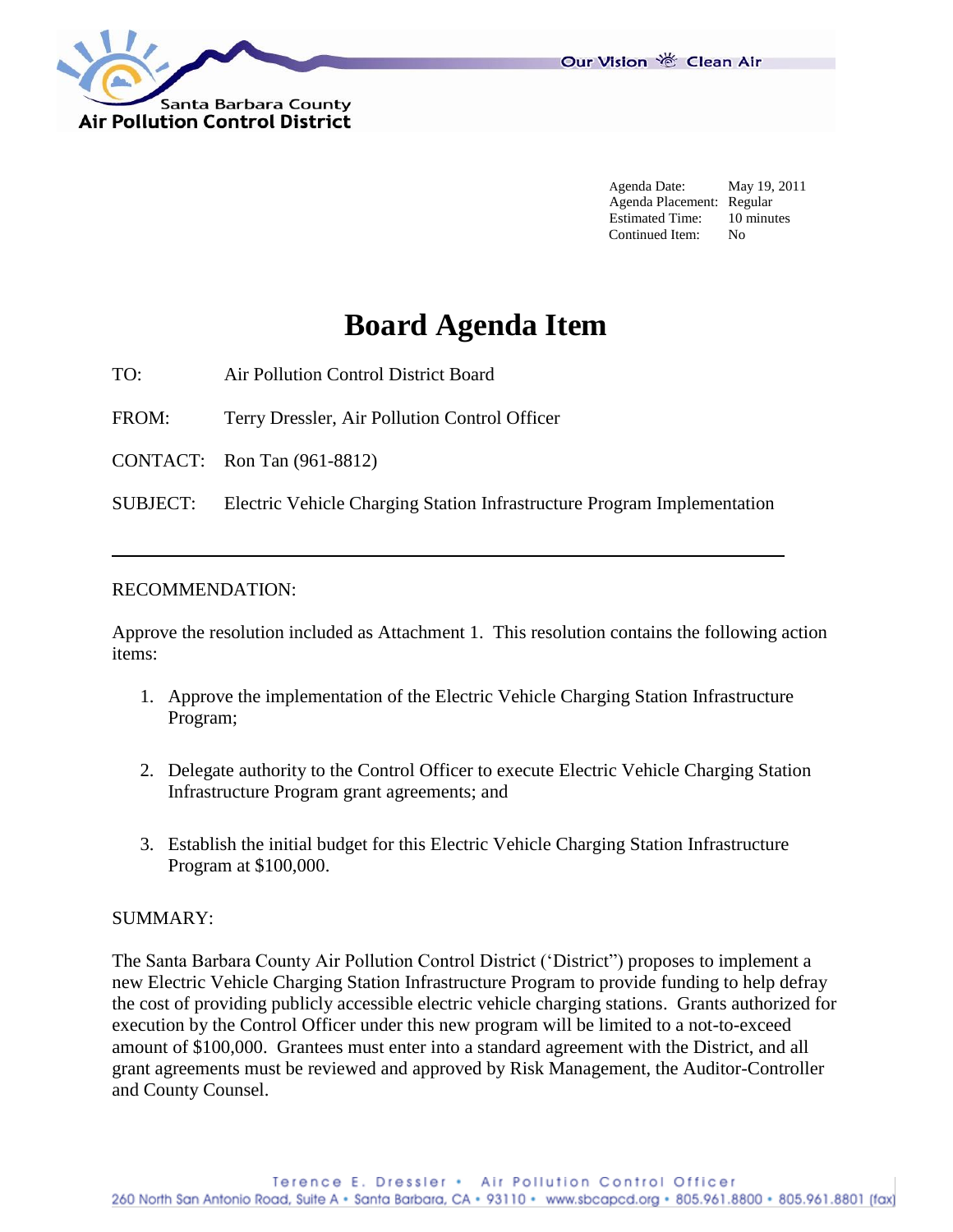## DISCUSSION:

Several manufacturers have recently begun to mass-market all-electric vehicles and plug-in hybrid vehicles. The companies are financing extensive advertising campaigns for these vehicles – something they did not do in the past. Given the rising cost of gasoline and concern about vehicle pollution and greenhouse gas emissions, consumers are more and more interested in purchasing electric vehicles. As reported in the *Santa Barbara Independent*, Southern California Edison recently described Santa Barbara as one of the top four early adopter markets for electric vehicles out of the 180 cities in their service territory.

One recognized major barrier to increasing the demand for electric vehicles is the lack of publicly accessible charging stations. This scarcity is exacerbated by potentially high installation costs for charging stations – costs that could exceed the capital cost of the charger. The District is proposing to implement an Electric Vehicle Charging Station Infrastructure Program ("EV Charging Station Program") to provide grants to help defray a portion of the purchase and/or installation costs. To qualify for funding, the following criteria must be met:

- 1) All charging stations funded under this program must be located in Santa Barbara County. They must be located where they would reasonably be expected to get extensive use and are easily accessible and available for public use. Charging stations for personal use are excluded from grant funding.
- 2) The charging station must be a Level 2 (220 volt) or DC fast charger (440 volt).

The funding source for these program grants are mitigation fees as described below:

- 1) Red Lion Inn project mitigation these are funds provided to mitigate the air quality impacts of the Red Lion Inn (aka Fess Parker"s Double Tree Resort) and currently amount to \$57,890.
- 2) Guadalupe Oil Field Air Quality mitigation project fund these funds were provided to mitigate the air quality impacts of trucks hauling contaminated soil from the Guadalupe Dunes Oil Field in San Luis Obispo County to the City of Santa Maria"s landfill and currently total \$50,590.

These grants are not connected with the California Air Resources Board"s Carl Moyer Program, and there are no prescribed cost effectiveness criteria. The District does not recommend that projects funded under the EV Charging Station Program be required to meet one.

The District requests that the initial budget for this new Program to be set at \$100,000.

This program will provide up to a maximum of \$10,000 towards the purchase and/or installation of any single charging station.

Except for setting the individual grant amount that the Control Officer may approve at \$100,000 instead of \$150,000 and eliminating the cost effectiveness requirement, the Control Officer's authority to administer the EV Charging Station Program remains consistent with the same terms and conditions in Resolution 09-14 adopted by your Board on October 15, 2009 as follows: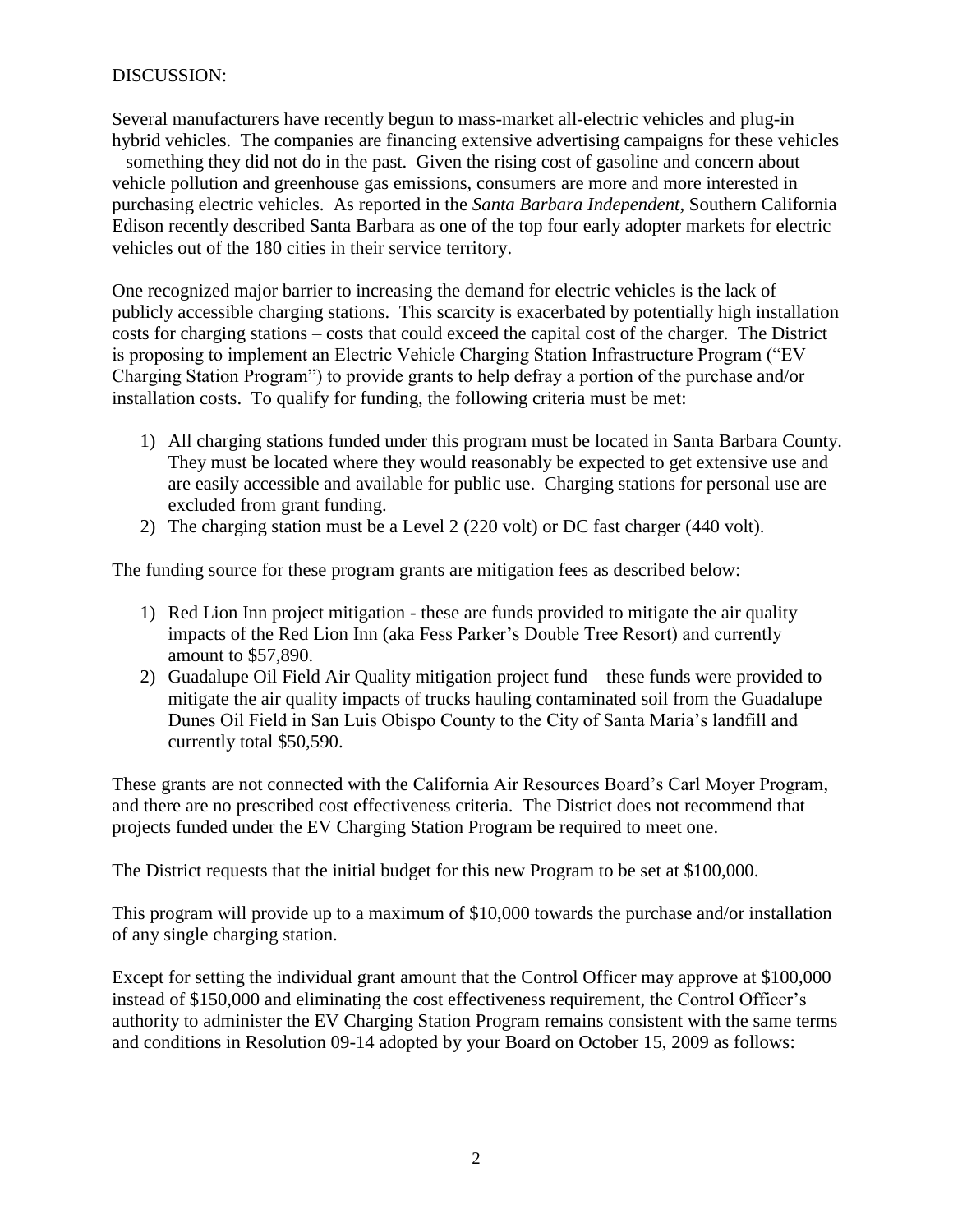- 1) The Board must have authorized the overall grant program;
- 2) The Board must have authorized an overall budget for the particular grant program and the total dollar amount of all grants approved by the Control Officer shall be within the budget authorized by the Board;
- 3) All grants must meet or exceed the established cost-effectiveness limits established by the Board;
- 4) Individual grants shall be on the standard grant agreement used by the District and shall be reviewed and approved as to form by Risk Management, the Auditor-Controller and County Counsel; and
- 5) Individual grant amounts shall not exceed one hundred thousand dollars (\$100,000).

Additionally, the Control Officer is required to report to your Board at each regular Board hearing summarizing all grants approved by the Control Officer since the prior regular hearing. The report includes number of grants, name(s) of grantees, project locations and grant amounts.

#### Attachment:

Resolution to implement the Electric Vehicle Charging Station Infrastructure Program grant program.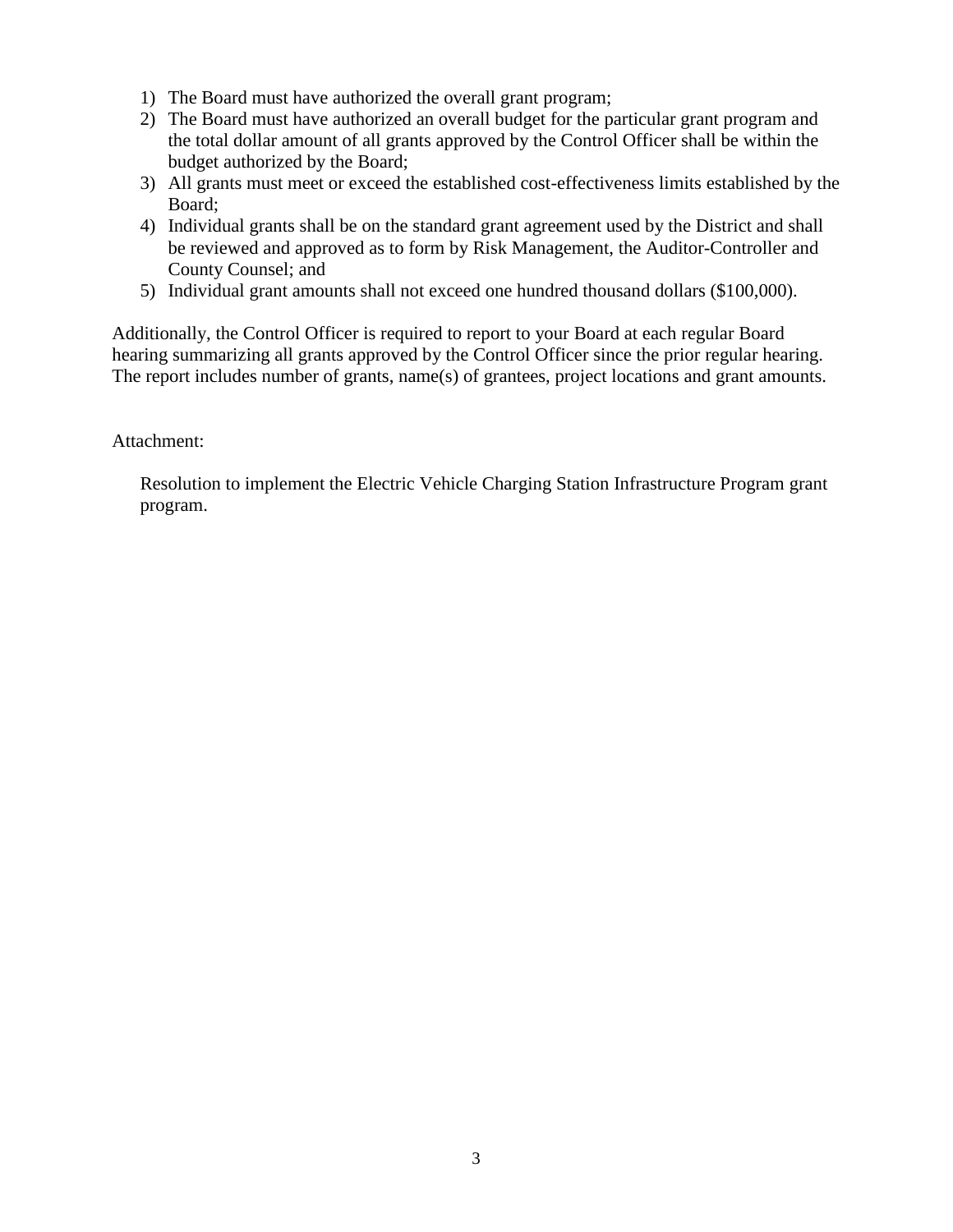### RESOLUTION OF THE AIR POLLUTION CONTROL DISTRICT BOARD COUNTY OF SANTA BARBARA, STATE OF CALIFORNIA

In the Matter of Approving the Implementation  $\qquad$  ) Resolution No. Of the Electric Vehicle Charging Station ) Infrastructure Program )

# **RECITALS**

- 1) WHEREAS, the Board recognizes that an Electric Vehicle Charging Station Infrastructure Program will provide an incentive to expand the use of electric vehicles and thus reducing criteria and greenhouse gas emissions; and
- 2) WHEREAS, the Board wishes to retain authority over this new grant program"s initiation parameters and fiscal allocations; and
- 3) WHEREAS, the Board, in keeping with its previous desires to make program administration more efficient, wishes to delegate authority to the Control Officer to enter into and approve certain grant agreements for the Electric Vehicle Charging Station Infrastructure Program within specified parameters; and
- 4) WHEREAS, the Board wishes to waive the necessity to meet a cost-effectiveness criteria for projects funded pursuant to the Electric Vehicle Charging Station Infrastructure Program; and
- 5) WHEREAS, the Board wishes to provide up to a maximum of \$10,000 towards the purchase and/or installation of any single charging station; and
- 6) WHEREAS, the Board, in keeping with its previous administrative decisions on other components of the District"s grant program, wishes to delegate authority to the Control Officer for individual grant agreements that do not exceed \$100,000 per grant agreement to fund emission reduction projects.

# **NOW, THEREFORE, IT IS HEREBY RESOLVED THAT**:

- 1) The Board hereby delegates authority to the Control Officer to implement an Electric Vehicle Charging Station Infrastructure Program administered by the District"s Innovative Technology Group and authorizes the Control Officer to execute individual grant agreements with public entities that meet specified parameters for authorized Innovative Technology Group Programs.
- 2) With respect to the Electric Vehicle Charging Station Infrastructure Program the parameters for each individual grant approved by the Control Officer shall be as follows:
	- a. The Board shall have authorized the overall grant program.
	- b. The Board shall have authorized an overall budget for the particular grant program. The total dollar amount of all grants approved by the Control Officer shall be within the budget authorized by the Board.
	- c. Grants are not subject to a cost-effectiveness criterion.